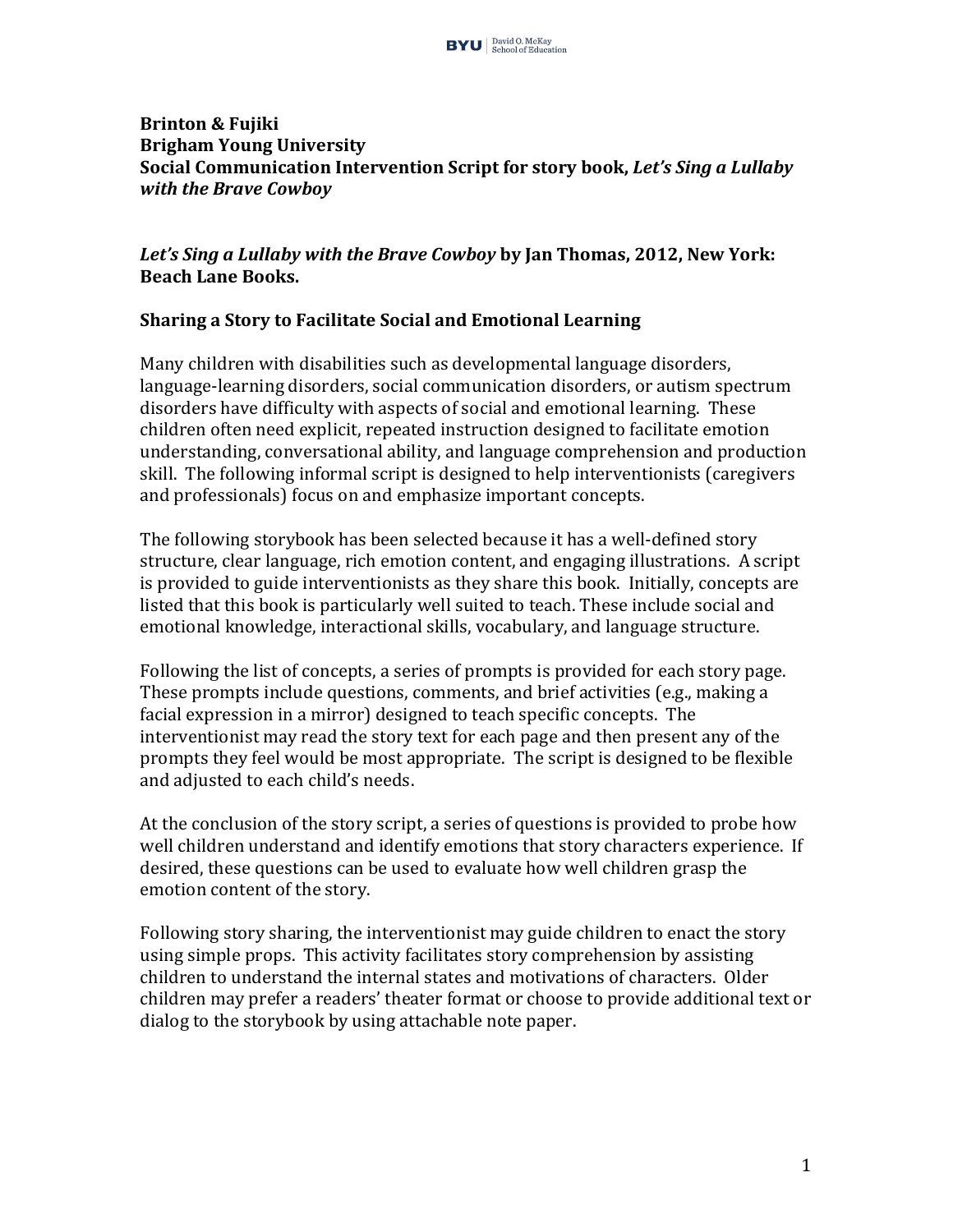### **Brinton & Fujiki Brigham Young University Social Communication Intervention Script for story book, Let's Sing a Lullaby** *with the Brave Cowboy*

Let's Sing a Lullaby with the Brave Cowboy by Jan Thomas, 2012, New York: **Beach Lane Books.**

**Concepts to stress**

- **1. Emotions experienced:** afraid/scared, confused, surprised, embarrassed, happy, relieved
- **2.** An individual's experienced emotion depends on how they perceive the **situation** (e.g., Cowboy is afraid because he *thinks* there is a spider, etc.).
- **3.** Anticipating how others will feel in certain situations
- **4.** Pro-social: friends try to comfort friends who are scared or upset.
- **5.** Prosocial: sometimes people you think might be mean are actually friendly if you get to know them.
- **6. Structural: complete simple sentence forms, complex sentences with** causal connections (but, if, so, because)

**Intro: Cover and Title Page—** We are going to read a book called *Let's Sing a* Lullaby with the Brave Cowboy. This book is about a cowboy and two cows. The cowboy wants the cows to go to sleep, so he sings them a lullaby. But there is going to be a problem. The cowboy is going to get scared. I want you to think about what the cowboy and the cows are thinking in this story. Think about how they feel in this story. Let's see what happens.

Look at these pictures. (Show pictures of actual faces showing happy, sad, scared, surprised/shocked, as available). The cowboy and cows are going to have some of these feelings in the story. Let's see what happens.

**Page 1 (Title Page)**

(Look at picture on cover and picture right inside cover.)

I wonder what this book is about?

What do you think? (Let child look at cover.)

Now let's look at it together.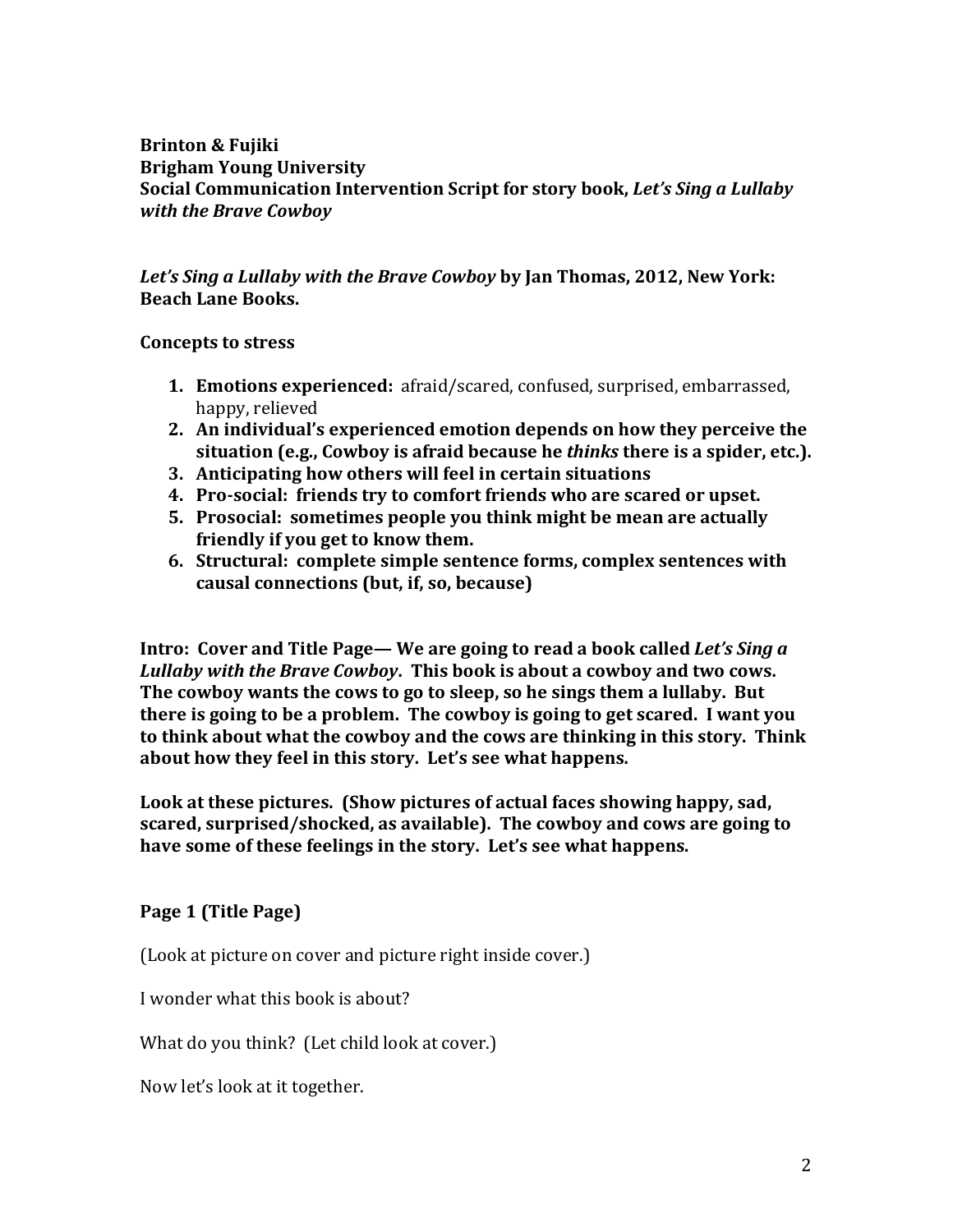## **Page 2-3**

Look, this cowboy is going to sing a lullaby to the cows.

Read: "It's time for little cows..." (Sing the lullaby if you are comfortable with it.)

Why did the cowboy sing to the cows? (The cowboy sang a song so that the cows would go to sleep.)

Look at the cows. How do they feel? (Happy and sleepy.)

Has your mother or dad ever sung to you at night? How did you feel when they sang? (Give a personal experience.)

Do you think the cows will go to sleep now?

# **Page 4-5**

Read: "Eeeeek!"

Look at the cowboy. How does he feel? (Very scared.)

How can you tell? (Screaming, facial expression, hat, dropped guitar, etc.)

(Show pictures.) Which of these people feels scared like the cowboy?

Can you make a scared face like the cowboy? (Use mirror.)

How about the cows? Look at their faces. (The brown cow looks a little confused or surprised and the tan cow looks scared. These pictures are complex because the cow on the right looks shocked/bad surprised and scared. Analyze this face, talk about bad surprise/shock, and explain how it can be mixed with fear.)

Why do you think the cowboy is scared?

How about the cows? Why are they scared/confused/surprised? (They are probably scared/confused/surprised because the cowboy screamed.)

Pretend your mom is singing you a lullaby. You are happy and sleepy. Then your mom screams. How would you feel? (Startled, bad surprised, scared.)

## **Page 6-7**

Read: "Is that a huge hairy spider..."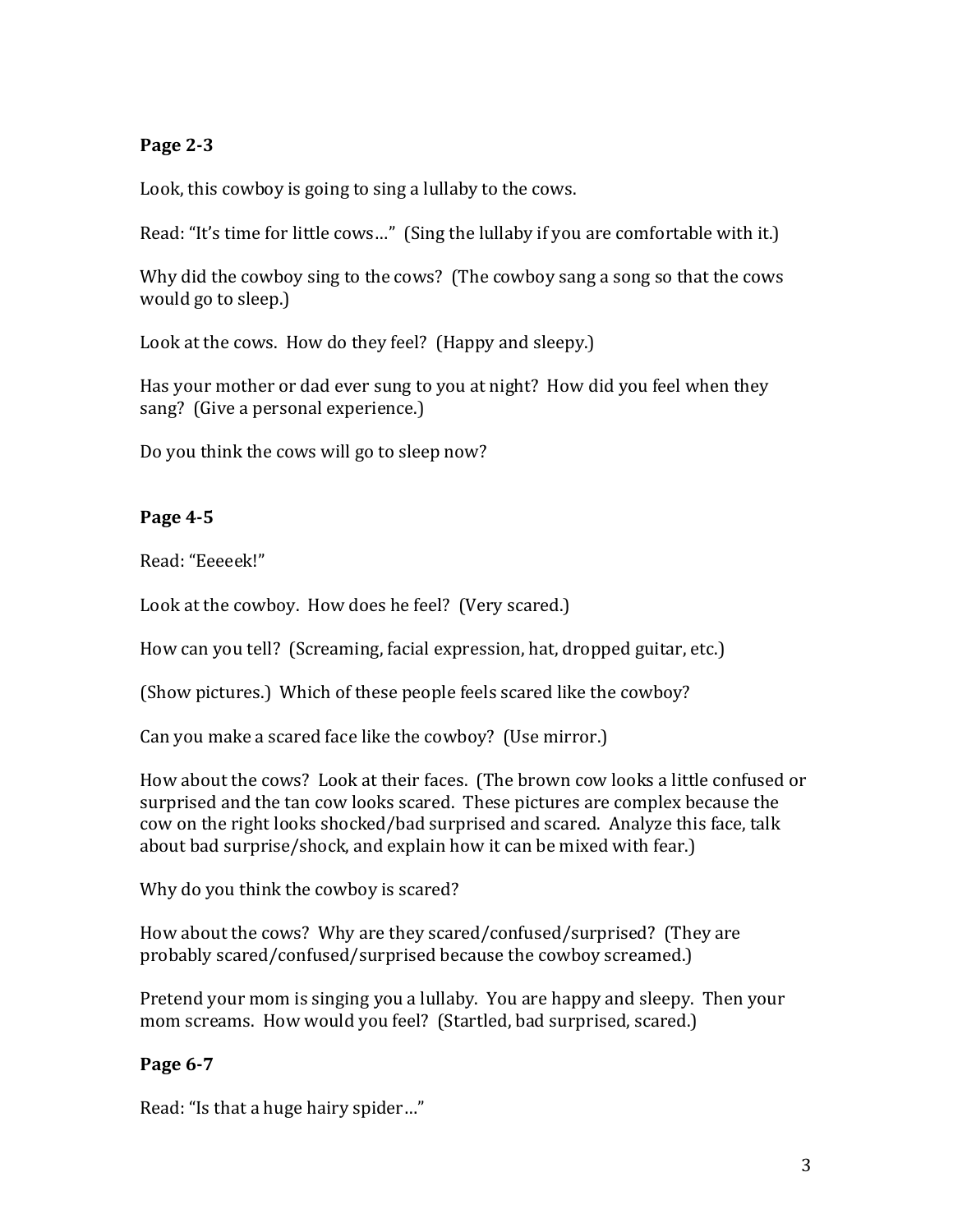Look at the cowboy. How does he feel? Why is he so scared? (He is scared because he thinks there is a huge hairy spider.)

How would you feel if you saw a huge hairy spider?

How about the cows. How do they feel? (They look confused—they do not know what is going on, but they do not look very scared.)

Do you think there is really a spider? (Talk about the fact that the cowboy thinks there is a spider but the cows are not so sure.)

If you were there, what would you say to the cowboy?

## **Page 8-9**

Read: "It's just a flower..."

What did the cows do? (The cows went closer to the spider. Because the cows went closer to the spider, they found it was only a flower.)

How do the cows feel? (Happy.)

The cows knew the cowboy was afraid and they tried to make the cowboy feel better. Friends try to help friends feel better when they are scared.

How does the cowboy feel? Do you think he might feel embarrassed? (Define embarrassed—when you do something kind of silly and other people see you.)

(Show pictures including an embarrassed face.) Which of these people feels embarrassed like the cowboy?

Can you make a face like the cowboy's? (Use mirror.)

Have you ever felt embarrassed? Tell me about it. (Give a personal experience.)

Now wait a minute. This book is called "The Brave Cowboy." Is this cowboy brave so far? Who has been brave? (The cows.)

### **Page 10-11**

Read: "Well, let's try..."

How does the cowboy feel now? (happy.) Why? (He feels happy because he is not afraid of a spider anymore.)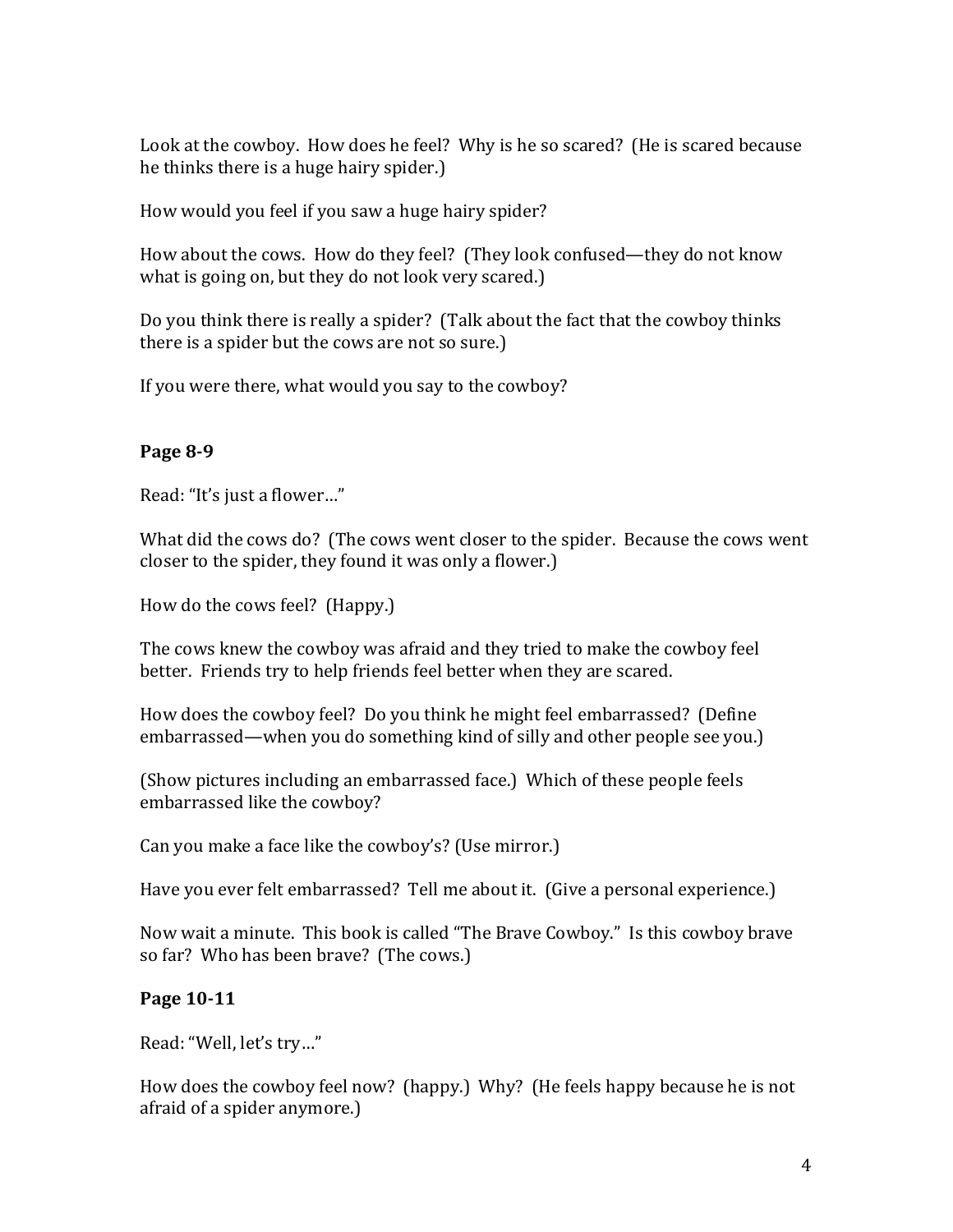How about the cows? (They look happy. They look like they might laugh.) What do you think that the cows are thinking?

Do you think the cows might think that the cowboy is funny? Why?

What do you think will happen?

# **Page 12-13**

Okay, the cowboy is going to sing a lullaby to the cows.

Read/Sing: "It's time for little cows..."

Look at the cows. How do they look? (happy and sleepy.)

Do you think the cows will go to sleep now?

What do you think will happen?

# **Page 14-15**

Read: "Eeeeek!"

Look at the cowboy. How does he feel? (Very scared.)

How can you tell? (Screaming, face, hat, dropped guitar, etc.)

How about the cows? Look at their faces. (The tan cow looks a little confused and the brown cow looks scared. Here again, the brown cow looks a little shocked/bad surprised.)

(Show pictures.) Which of these people feels scared like the cowboy?

Can you make a scared face like the cowboy? Show me. (Use mirror.) Now make a surprised/shocked face like the cow.

Why do you think the cowboy is scared?

How about the cows? Why are they scared/surprised/confused? (They are probably scared/surprised/confused because the cowboy screamed.)

Why do you think the cowboy screamed this time?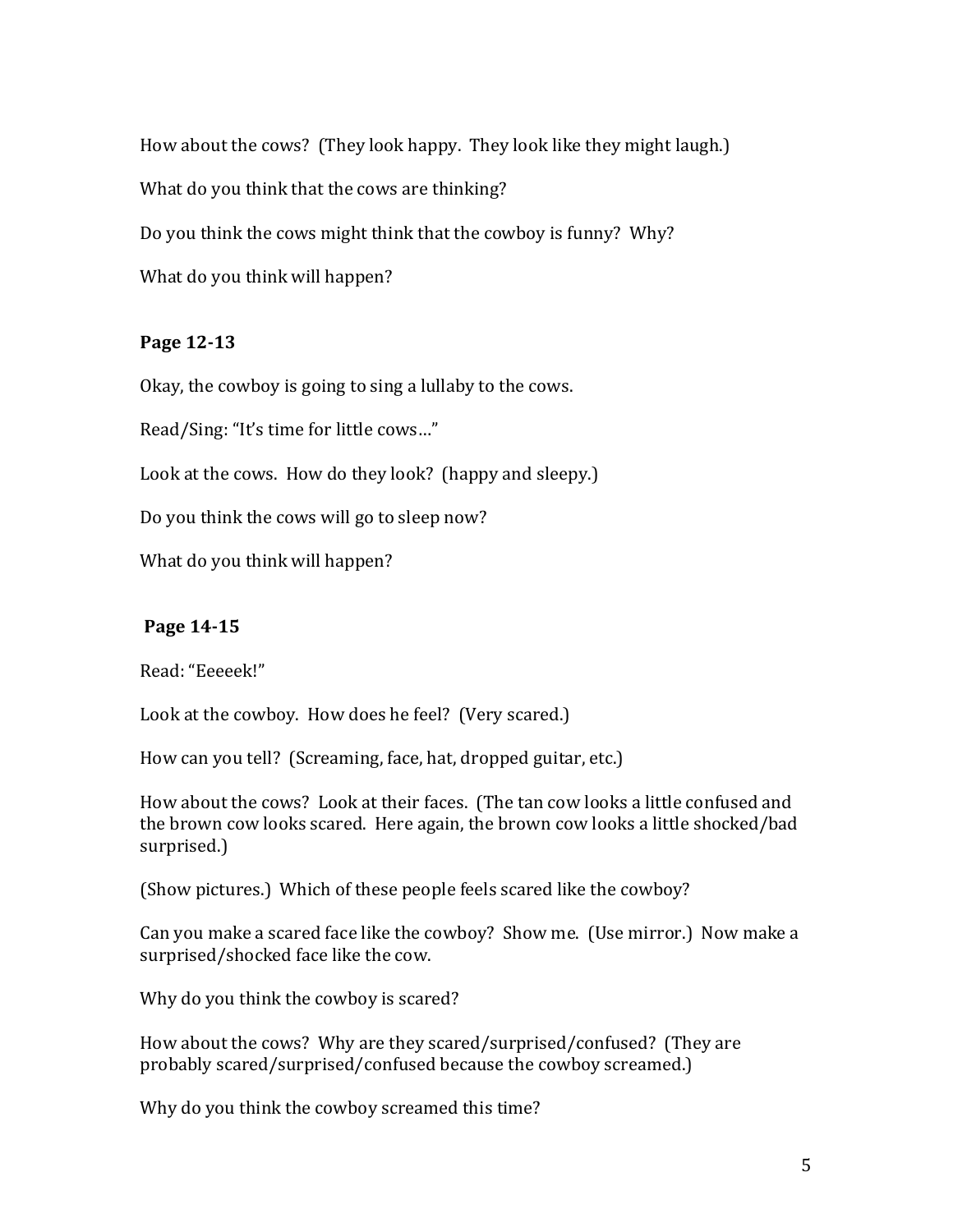## **Page 16-17**

Read: "Is that a slimy slithering snake..."

The cowboy called that a slimy, slithering snake. Let's talk about what those words mean.

How does the cowboy feel? Why? (The cowboy feels afraid/scared because he thinks there is a snake.)

How do the cows feel? (They are not sure. They look a little confused.)

Do you think that the cows think there is a snake?

Do you think there is a snake?

Why not? (Discuss the fact that the cowboy thought the flower was a spider and it was just a flower. He might think something is scary when it is not.)

### **Page 18-19**

Read: "It's just a stick, Cowboy..."

What did the cow do? (The cow went closer to the snake. Because the cow went closer to the snake, he found it was only a stick.)

How does the cow feel? (Maybe a little confused.)

What do you think that the cow is thinking? (Try to elicit a complex sentence.)

Wait a minute. I thought that cowboys were supposed to take care of cows. Is this cowboy taking care of the cows? (No, the cows are taking care of him.) No wonder the cow is confused.

But the cow knew the cowboy was afraid and he tried to make the cowboy feel better. Friends try to help friends feel better when they are scared.

How does the cowboy feel? (Embarrassed? —define again if necessary.)

(Show pictures.) Which of these people feels embarrassed like the cowboy?

Why is the cowboy embarrassed? (He is embarrassed because he was afraid of a stick. He was afraid because he thought the stick was a snake.)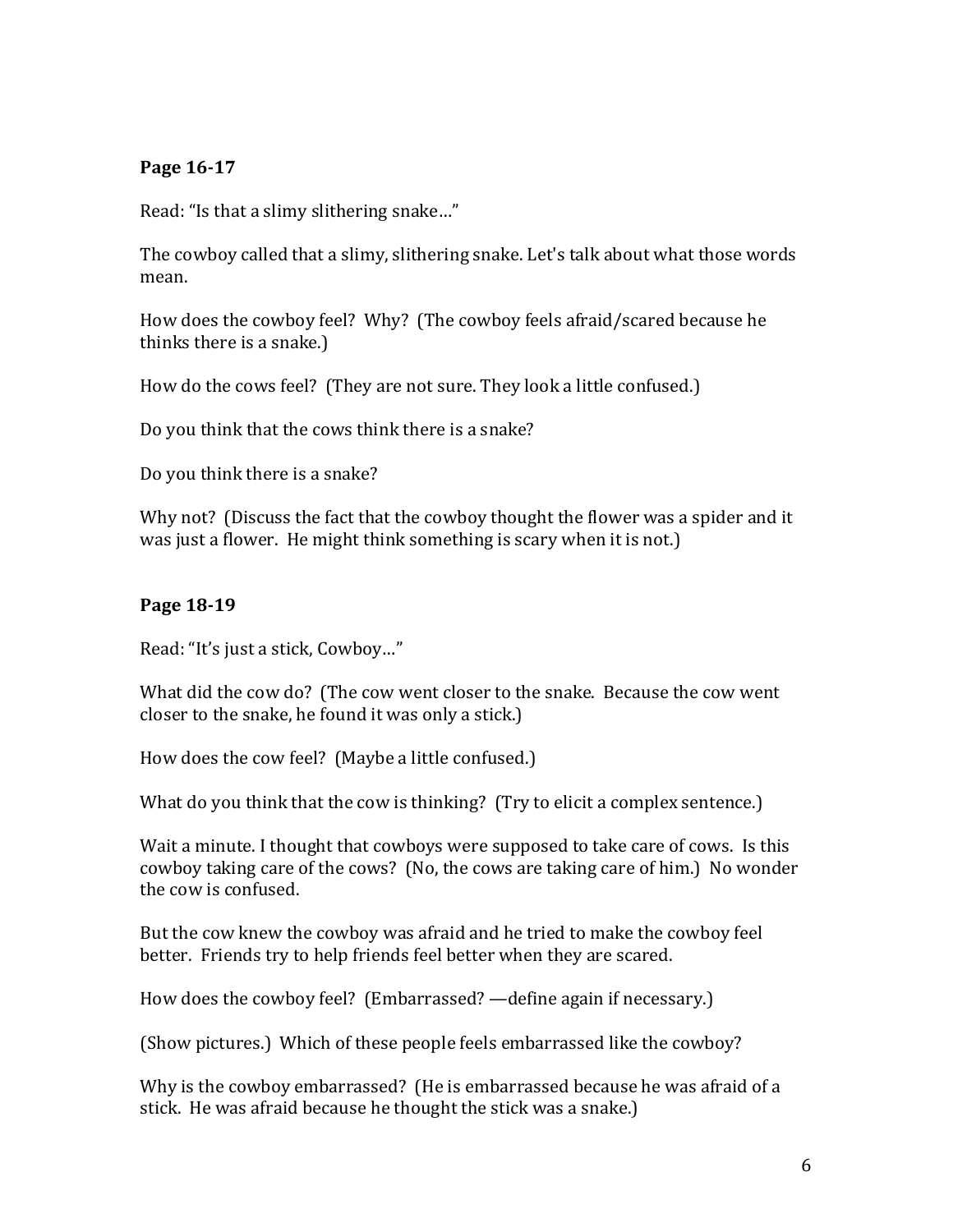Have you ever been afraid because you thought there was something dangerous or scary and then it wasn't? (Give a personal example.)

## **Page 20-21**

Read: "But is there a large..."

What does lumbering mean? (Walking with slow and heavy steps.)

How does the cowboy feel? Why? (He feels scared/afraid because he thinks there is a big bear behind him.)

Look at the cow. Does the cow think there is a bear?

How about you? Do you think there is a bear?

What do you think is going to happen here?

## **Page 22-23**

Read: "It just me..."

How does cowboy feel? (Maybe embarrassed.)

How about the cows? (They look confused because they do not know why the cowboy is afraid of so many things.)

Hmmmm, I still wonder why this book is called The Brave Cowboy!

## **Page 24-25**

Read: "Hey, I see how this works..."

Whoa, look at this!

How does the cowboy feel? (He looks happy.)

He thinks that  $\alpha$  (point) looks like a shaggy gray wolf. But does he look scared? (No.) Why not? (He is not scared because he thinks it will be like the spider, the snake, and the bear.)

But look at the cows. How do they feel? (They look scared/afraid.)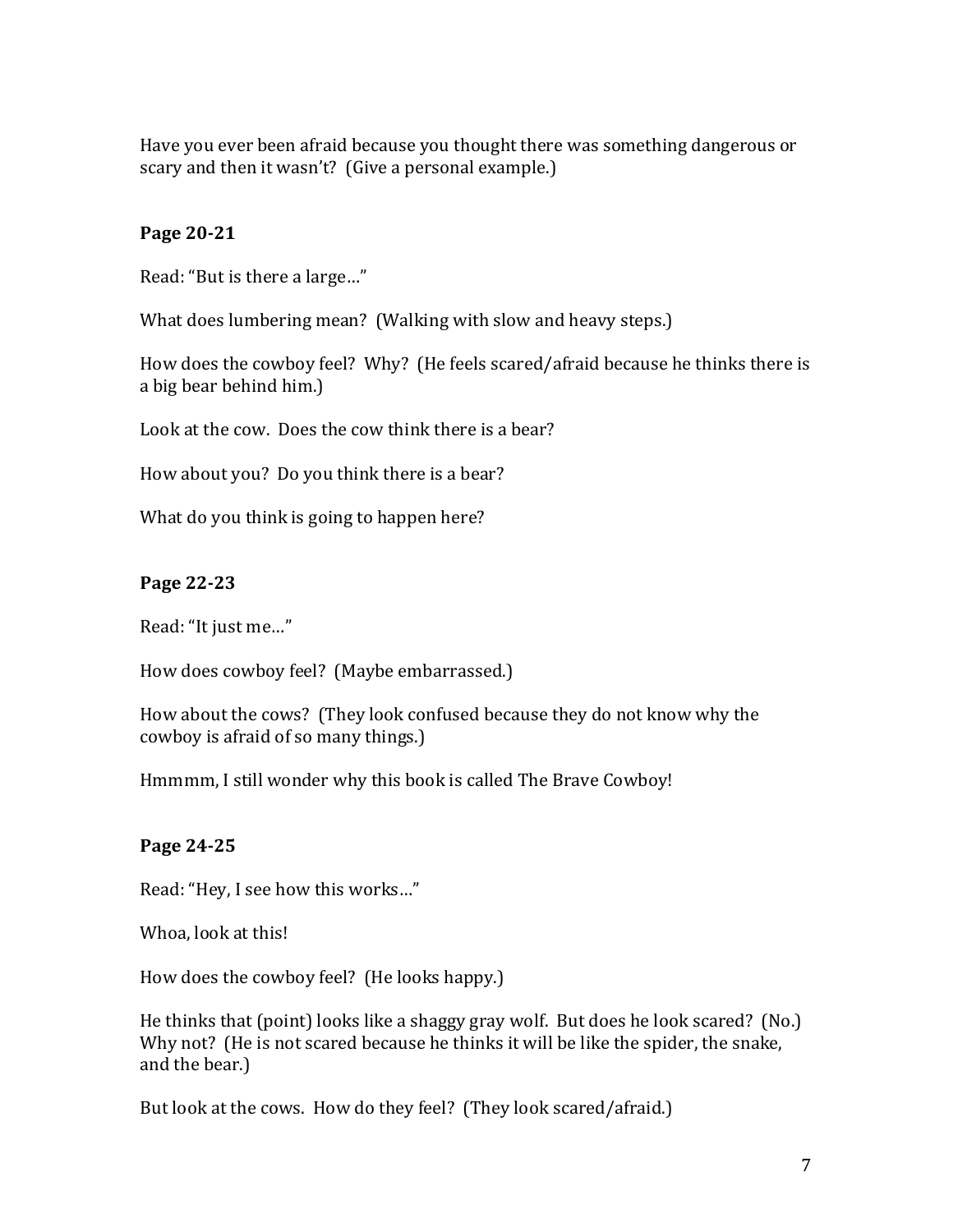(Show pictures.) Which of these people feels scared like the cows?

Show me a scared face like the cows. (Use mirror.)

Why do you think the cows look scared/afraid now? (They may be scared because they think there is really a bear.)

What do you think?

### **Page 26-27**

Read: "And it may sound..."

What is the cowboy thinking? (He thinks there is not really a wolf.)

How does the cowboy feel? (He feels happy because he thinks there is nothing to be scared of.)

But what about the cows? (They look scared. They are running away because they think there is really a wolf.)

Why do the cows think there is a wolf? (They think there is a wolf because they can hear the growl.)

What do you think?

### **Page 28-29**

Read: "But it's probably just..."

Whoa, this is different, isn't it?

Look at the cowboy, how does he feel? (He looks happy. He is not afraid because he does not think there is a wolf.)

But look at the cows. How do they feel? (They feel really scared because they know it is a real wolf.)

How does the wolf feel? (Mean or mad.)

(Show pictures.) Which of these people feels scared like the cows? Which feels mad like the wolf?)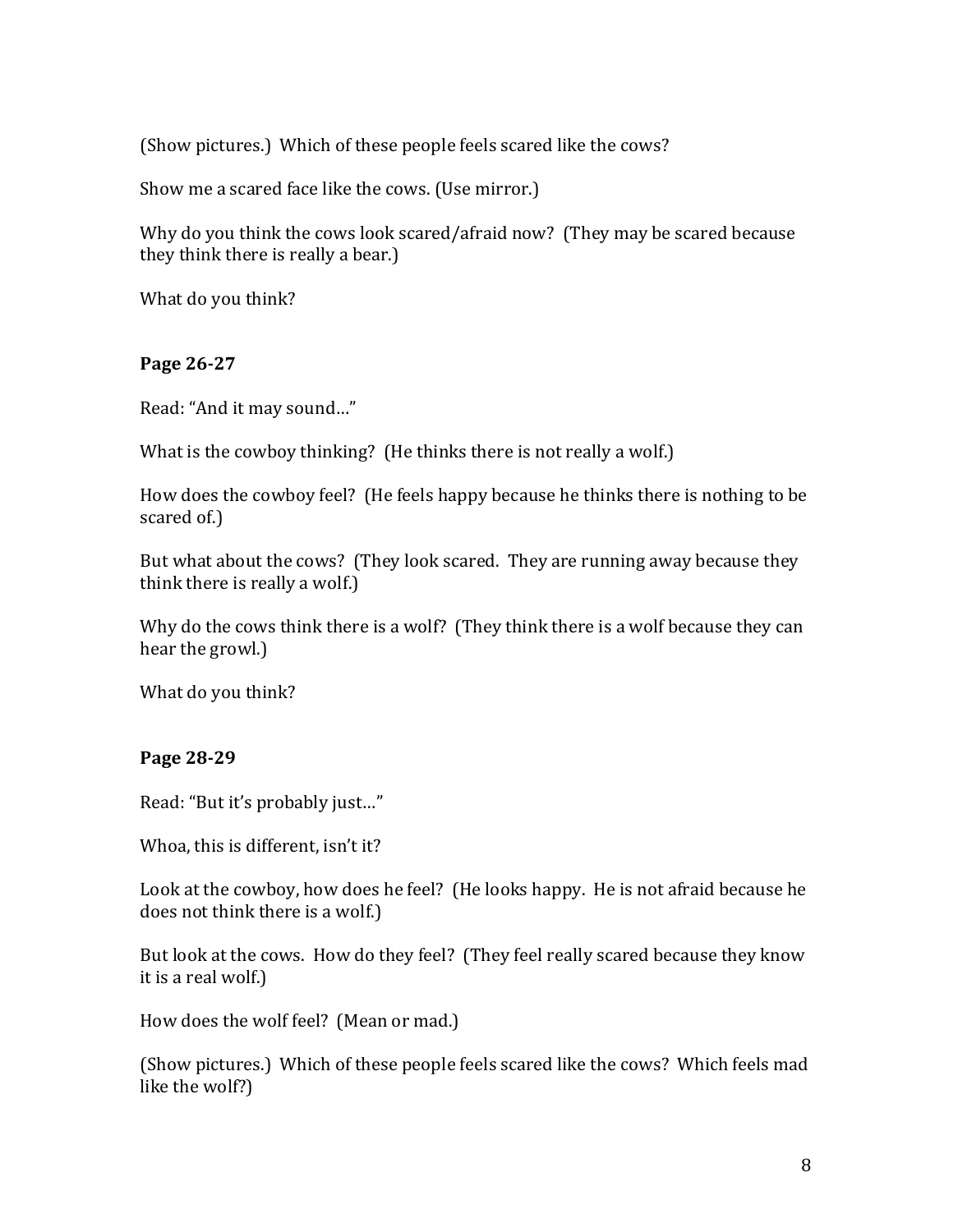Can you make scared and mad faces? (Use mirror and help child contrast.)

What do you think will happen?

# **Page 30-31**

Read: "Um, do wolves like..."

How does the cowboy feel? (Scared.)

Why does the cowboy ask if wolves like lullabies? (He wants to sing to the wolf so that the wolf will go to sleep.)

Do you think the cowboy has finally done something brave? (Yes, talk to the wolf.)

What do you think will happen?

# **Page 32-33**

Read: "Like 'em..."

How does the wolf feel?

Why does the wolf feel happy? (The wolf is happy because he loves lullabies and wants to hear one.)

Wait, I thought the wolf was going to be mean and eat the cows and the cowboys. Now I am surprised at this page! How about you? (Make surprised expression.)

How do you think the cowboy will feel? Maybe he will feel surprised. But it will be a good surprise.

# **Page 34-35**

Read (and sing) "Well all righty then..."

How does the cowboy feel?

How do the cows and the wolf feel?

Do you think they will go to sleep now?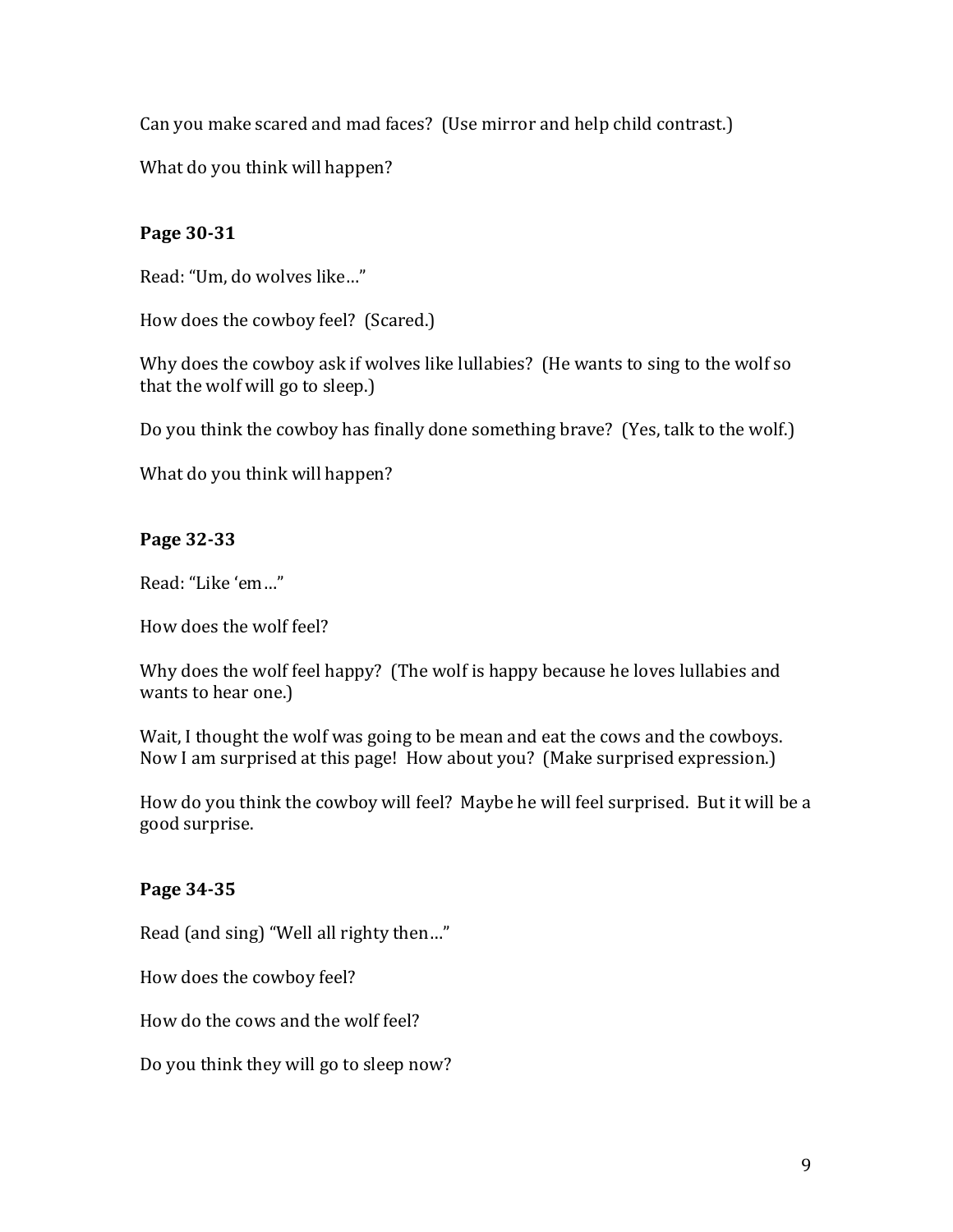### **Page 36-37**

Read: "Good night."

What happened? (The cowboy and the cows fell asleep.)

#### **Summary:**

(Use cloze procedures so child can help summarize.)

The cowboy wanted the cows to go to sleep. So, he sang a lullaby for them. But then the cowboy thought there was a spider, so he was scared. The cows **showed him that it was really a flower. Then the cowboy thought there was a** snake, so he was scared. The cows showed him that it was really a stick. The cows helped the cowboy feel better. Then the cowboy thought there was a **bear, so he was scared. It was really just another cow. Finally, the cowboy thought there was a wolf. But then the cowboy thought it would just be a bunny rabbit.** This time, the cows KNEW it was really a wolf and they were scared. The cowboy found a way to solve the problem. He asked the wolf if he'd like to hear a lullaby. Even though the wolf looked mean and scary; he was very nice after all.

### **Follow-up probes**

**Probe 1, p. 4,** Look at the cowboy. How does he feel?

Why does he feel  $\sim$  ?

Ask both questions, but if the emotion response is wrong, say:

OR, he might feel scared. The cowboy is scared because he thinks there is a spider.

**Probe 2, p. 9,** Look at the cowboy. How does he feel?

Why does he feel 2

Ask both questions, but if the emotion response is wrong, say:

OR, he might feel embarrassed. The cowboy is embarrassed because he was afraid of a flower.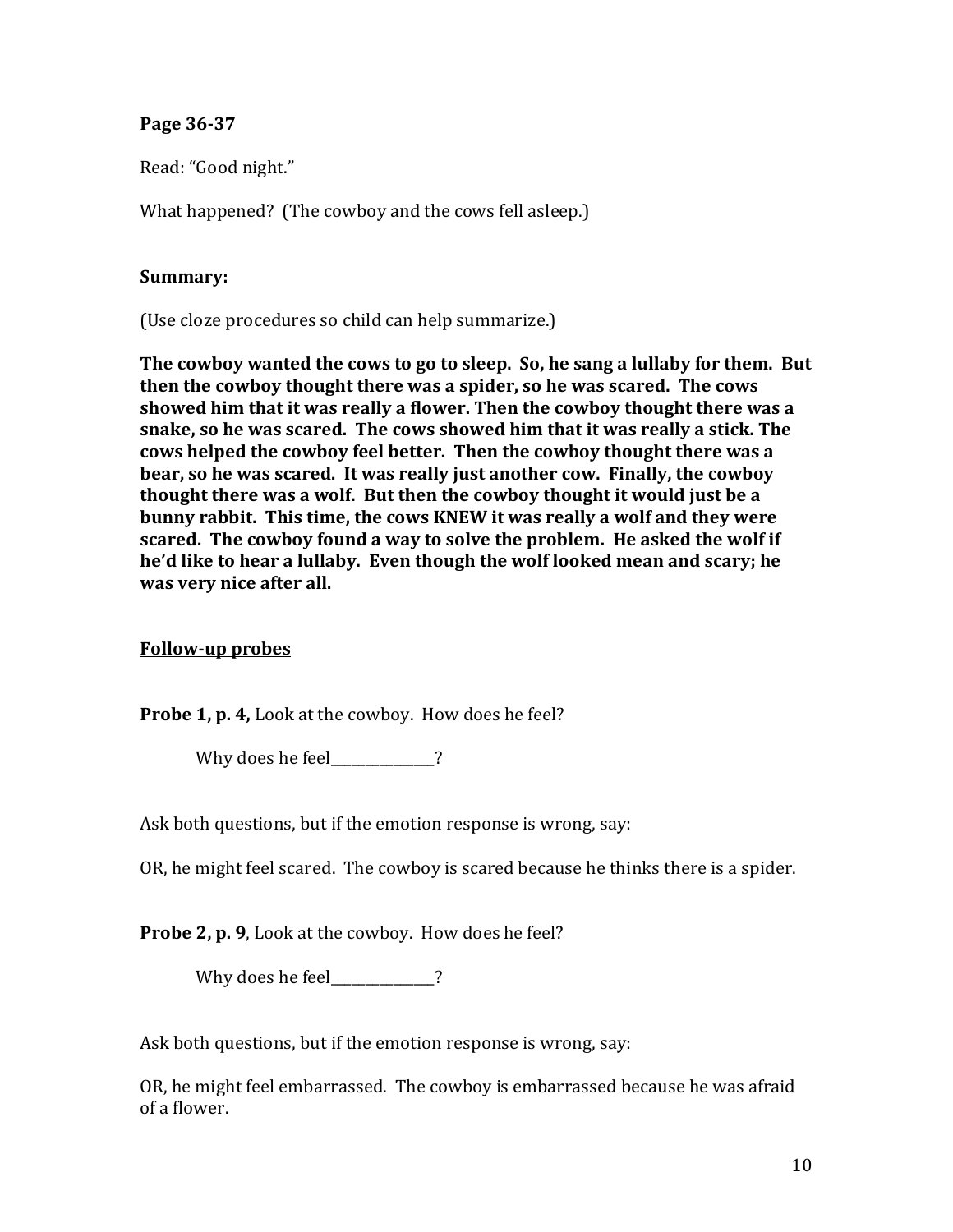Probe 3, p. 13, Look at the brown cow. How does he feel?

Why does he feel\_\_\_\_\_\_\_\_\_\_?

Ask both questions, but if the emotion response is wrong, say:

OR, he might feel shocked/surprised. The cow is shocked because the cowboy screamed.

**Probe # 4, p. 18**, Look at the cowboy. How does he feel?

Why does he feel\_\_\_\_\_\_\_\_\_\_?

Ask both questions, but if the emotion response is wrong, say:

OR, he might feel embarrassed. He might be embarrassed because he was afraid of a stick.

**Probe #5, p. 28,** Look at the wolf. How does he feel?

Why does he feel\_\_\_\_\_\_\_\_\_\_\_\_?

Ask both questions, but if the emotion response is wrong, say:

OR, he might feel mad. The wolf might be mad at the cowboy.

**Probe #6 p. 35,** Look at the cows. How do they feel?

Why do they feel\_\_\_\_\_\_\_\_\_\_\_?

Ask both questions, but if the emotion response is wrong, say:

OR, they might feel happy. The cows are happy because Cowboy is singing them a lullaby.